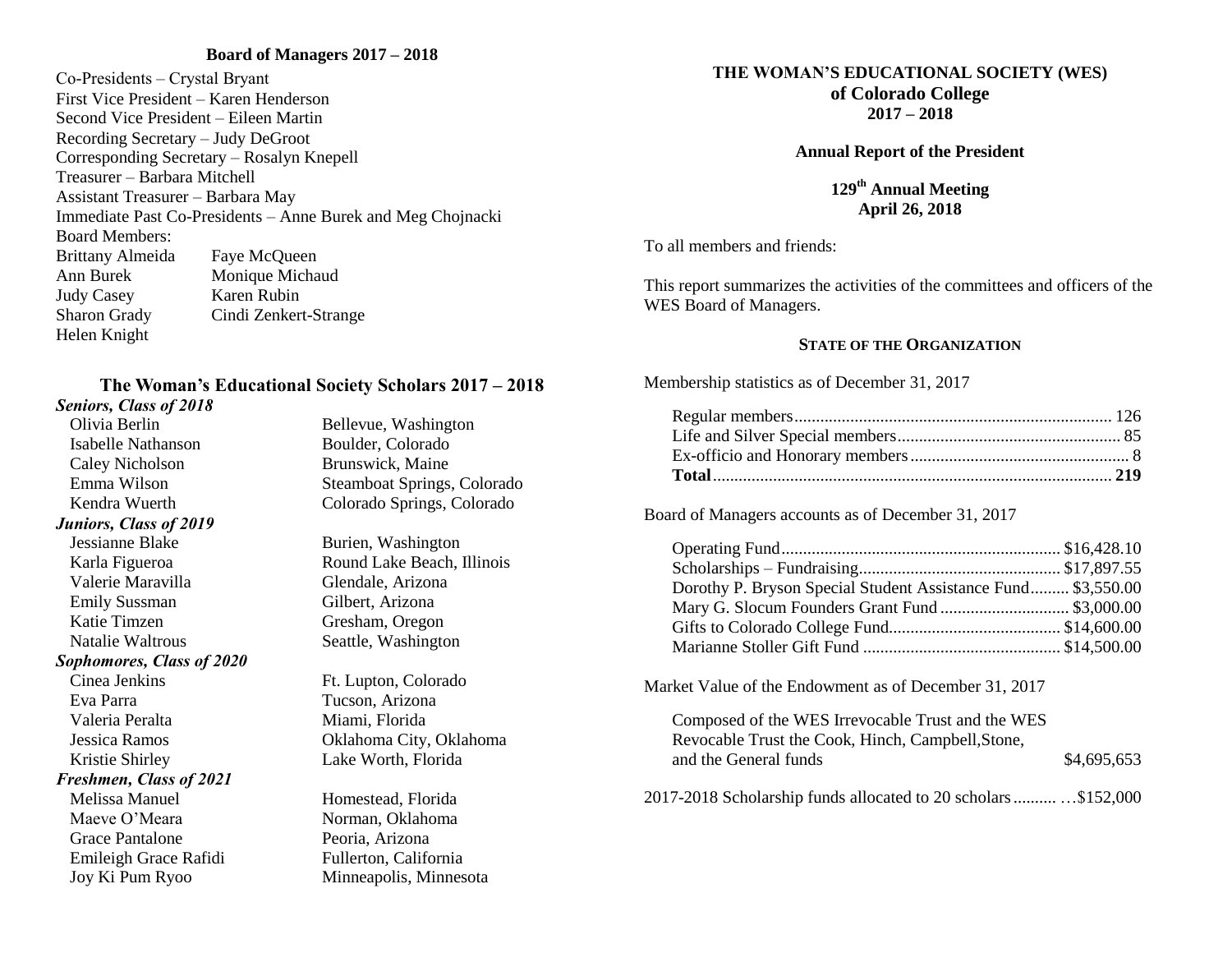# **HIGHLIGHTS OF THE YEAR July 1, 2016 – June 30, 2017**

| <b>August 19, 2017</b>    | <b>New Scholar Reception, WES Room</b>                                                                                                        |
|---------------------------|-----------------------------------------------------------------------------------------------------------------------------------------------|
| September 9, 2017         | <b>Van Briggle Pottery Festival</b>                                                                                                           |
| <b>September 28, 2017</b> | <b>Scholar Tea at Stewart House</b>                                                                                                           |
| September 15-22,<br>2017  | <b>WES/PILLAR Tour: Splendors of the</b><br><b>Southwest Canyons</b>                                                                          |
| <b>November 28, 2017</b>  | Fall Lunch & Program - Barbara Sparks<br>Colorado photographer                                                                                |
| December 6, 2017          | <b>Scholar Event: Cookie Exchange</b>                                                                                                         |
| <b>February 2018</b>      | Winter <i>Newsfocus</i> mailing                                                                                                               |
| <b>February 27, 2018</b>  | Winter Lunch & Program – Linda Broker<br><b>Rocky Mountain Women's Film Institute</b>                                                         |
| <b>April 4, 2018</b>      | Women of the West Luncheon<br>Maria Cotera - "Passport to the Homeland:<br>Maria Varela's Journey from Civil Rights<br><b>To Land Rights"</b> |
| <b>April 26 2018</b>      | <b>WES Annual Meeting and Luncheon</b>                                                                                                        |
| <b>May 2018</b>           | <b>Spring Newsfocus mailing</b>                                                                                                               |

**Please read the committee reports for more details.**

*Contact us at:*

**WES@coloradocollege.edu (719) 389-7699 [www.coloradocollege.edu/other/wes](http://www.coloradocollege.edu/other/wes) Like us on Facebook**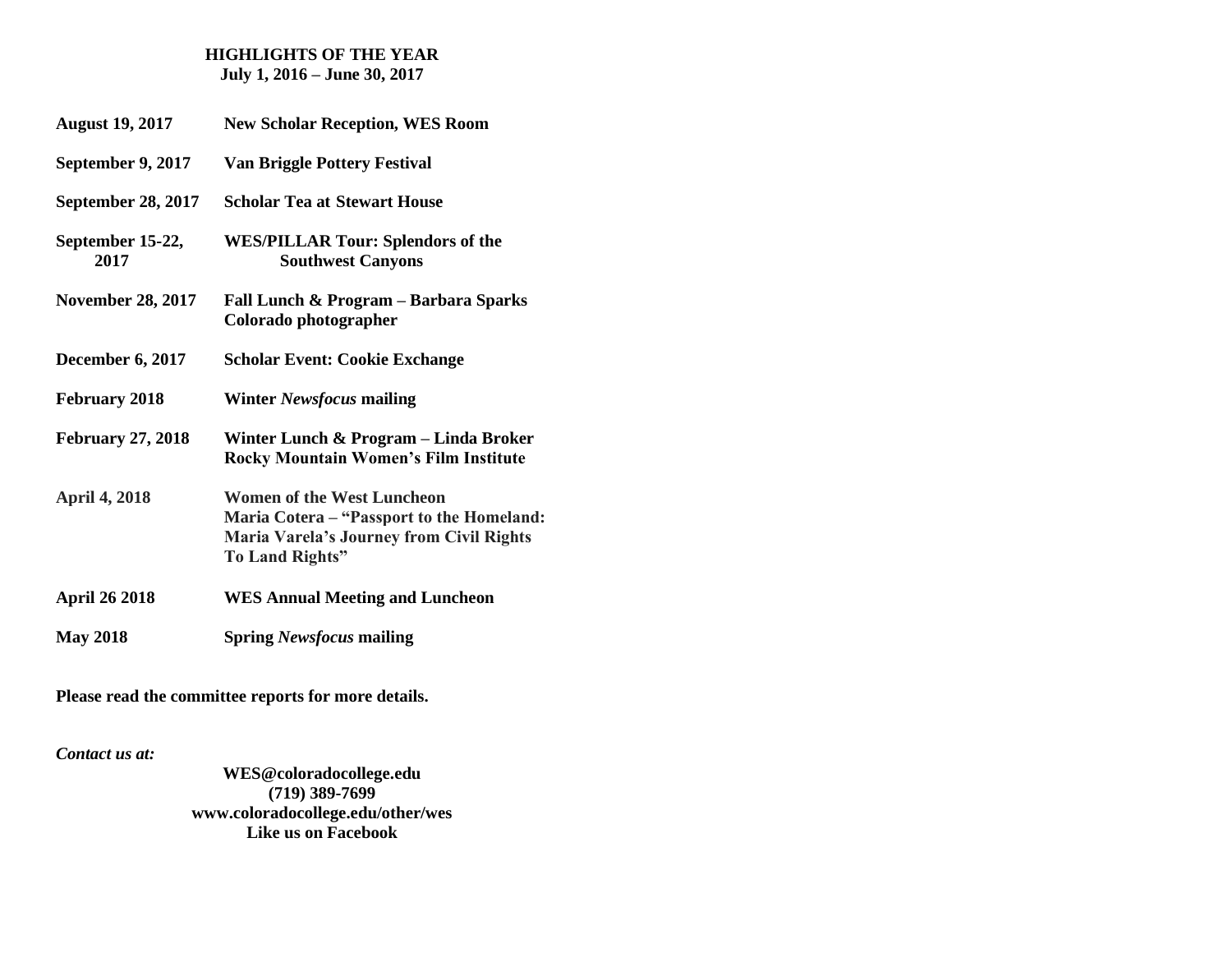# **Scholarship Committee**

Chair: Sharon Grady and Brittany Almeida Members: Judy De Groot, Helen Knight, Eileen Martin, and Crystal Bryant

Following are some details of a productive year for the committee:

- $\bullet$  Selection of and notification to five (5) new WES Scholars, as well as the recruitment and assignment of mentors, was the initial focus of committee efforts;
- Provided photos and biographical sketches for each scholar for the NewsFocus. Additional photos and narratives were provided to the NewsFocus following other activities involving the scholars;
- Planned, organized and hosted the August Meet and Greet activity to welcome the scholars, meet their parents, and introduce scholar mentors and WES Board members;
- WES Scholars' Tea held at the Stewart House in September. New scholars were introduced to their mentors and to the broader Colorado College community. Framed certificates and small mementos were also presented to them;
- All scholars were invited to attend the September Van Briggle Tour and Festival;
- Goodie bags were prepared and distributed to the scholars during each semester. Additionally, the December holiday Cookie Exchange was planned, executed and well attended by scholars and mentors;
- Encouraged WES Scholars to attend the Fall and Winter luncheon programs and the CC sponsored Annual Scholarship Appreciation Luncheon;
- Disseminated WES Special Grant Application information to the scholars each semester. Accepted applications, reviewed and selected grant recipients;
- Advised WES Scholars of the April WES Annual Meeting and Luncheon and encouraged their attendance. Notified graduating seniors of the luncheon presentation requirement, and assisted them with preparation for this activity.

#### **MESSAGE FROM THE PRESIDENT**

# **Crystal Bryant**

Our year has been busy and productive. We welcomed new scholars and their families at a reception in August. It was wonderful to connect with the new scholars for the first time. With the help of Colorado College President Dr. Jill Tiefenthaler, we introduced the five new scholars to the membership at the Scholars' Tea in September. This year we had the unique situation of having an upper-class scholarship available. Finally, all of us thoroughly enjoyed the Cookie Exchange in December and the scholars were able to take a few minutes away from their studies to load up on cookies. What a wonderful way to start the holiday season! Our events and opportunities to interact with our scholars continue to be a focus and highlight of our activities. It is truly a joy to spend time with these immensely talented young women.

The WES/PILLAR trips continue and thrive. The fall trip, entitled "Splendors of the Southwest Canyons," started and ended in Las Vegas and included the North Rim of the Grand Canyon. The spring trip entitled "Unique Utah" is set to take place from April 29 – May 5, 2018. These trips continue to be a solid fundraiser for WES and provide a means to continue interacting with the community at large.

In addition to our foremost function of sponsoring our scholars, WES has a dual mission of also focusing on community outreach. Along with the WES/Pillar trips, our primary means of doing this is the annual Van Briggle Festival, which seems to grow each year. This year was no different! Held last September, we had record breaking attendance for the Van Briggle Pottery Festival. Tours were all sold out by early afternoon and we unfortunately had to turn some people away. We have grown many partnerships through this event and look forward to next September's Festival to continue the growth and success we've seen this year!

We once again co-sponsored International Women's Day. It was wonderful to be inspired by so many strong and successful women. We continue our strong partnership with Pillar and are grateful for their continued support of the trips. We value our connection with The Hulbert Center for Southwest Studies and look towards enhancing this partnership in the future. We have also decided to become an Opening Night Film Sponsor for the Rocky Mountain Women's Film Festival, which occurs in November 2018. This film festival is the longest continuously running women's film festival in North America. We feel this partnership will reap benefits for WES in the way of increased visibility in the community and the possibility of new opportunities for our scholars.

Our Board remains dedicated to our mission and to our scholars. Although the individual members change and how we achieve our goals evolves, the function and purpose of WES continues to thrive. I am so grateful to be the current leader of a wonderfully talented and accomplished group of women that are endlessly dedicated to serving our scholars.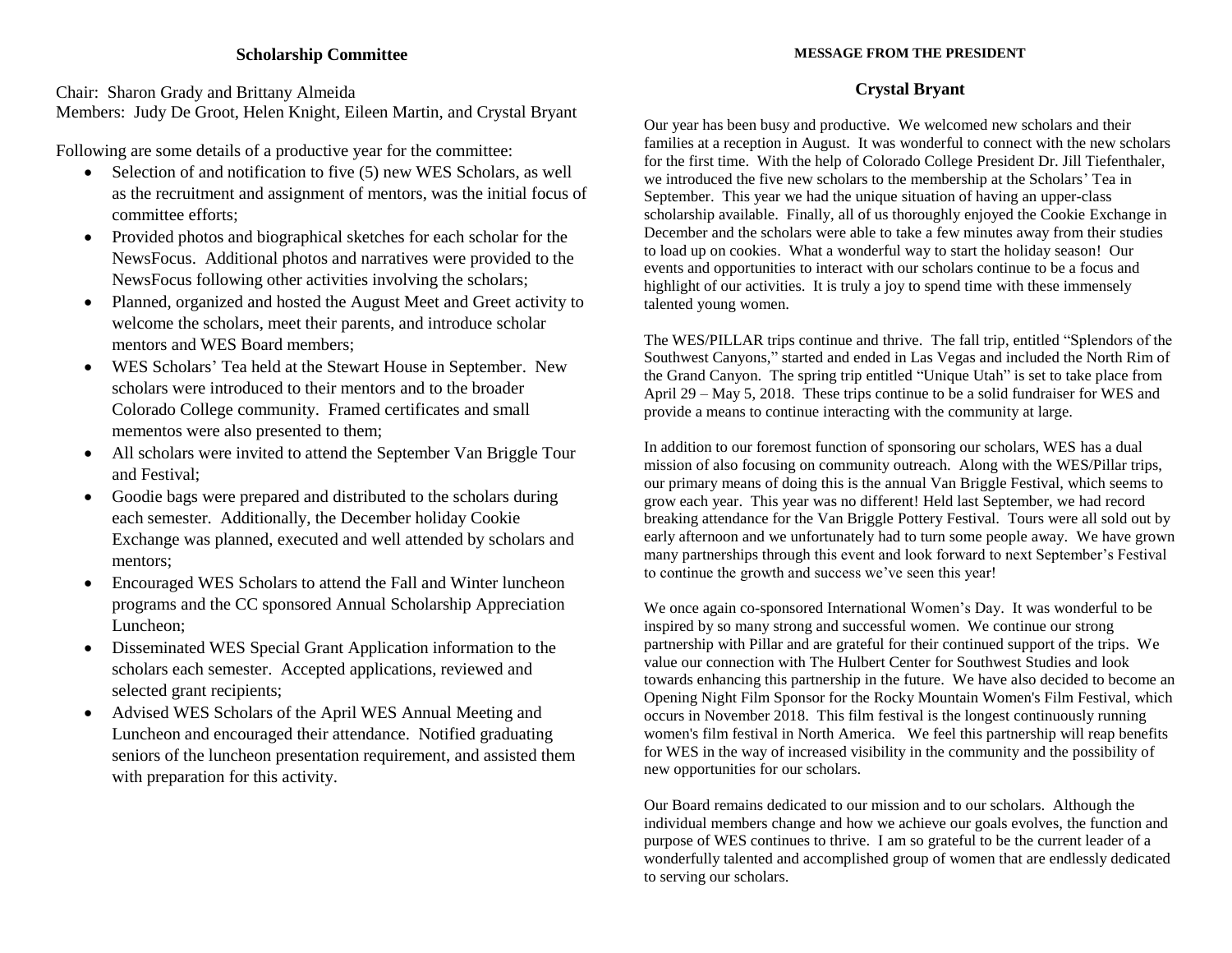# **Finance Committee**

Chair: Barbara Mitchell Members: Ann Burek, Rosalyn Knepell, Barbara May, Crystal Bryant

The Finance Committee evaluates the operating budget, monitors the endowment and determines funding available for scholarships. The Board of Managers' goal is to provide scholars no less than 10% of the total cost of attending Colorado College. For academic year 2018-19, the scholarship will increase from \$7,600 to \$8,000. This amount is 11.8% of Colorado College's cost of attendance. The total annual scholarship commitment for 20 students will be \$160,000.

Since the 1990s, John W. Bristol and Company has managed the WES endowment. As of December 31, 2017, it was valued at \$4,695,653.

The Assistant Treasurer (Barbara May) is responsible for attending Finance Committee meetings and maintaining hard copies of documents related to PILLAR/WES trips. These documents include:

- Trip Brochure
- Signed MOU provided by PILLAR and Sharon Rice
- Participant List provided by PILLAR
- List to be provided to Treasurer for tax letter purposes
- Trip Accounting Provided by PILLAR within 3 months after trip
- NewsFocus follow-up trip article if available

We will again support five incoming freshmen and fifteen returning scholars for the 2018-19 academic year. This would be impossible without our Fundraising Committee and the loyal support of members and friends. We congratulate the entire WES community on its efforts to maintain the value of WES scholarships. All contributions are greatly appreciated.

Chair: Karen Henderson Members: Brittany Almeida, Patsy Aronstein *Newsfocus* Editor: Cindi Zenkert-Strange

*Newsfocus*: One of the most important and sometimes challenging tasks is the publication of the *Newsfocus*. Cindi has done a remarkable job with special photos of our events and articles featuring our scholars. Publication of the *Newsfocus* will be in May and October.

The WES Board of Managers held discussions regarding the need to be more visibile in the community. This would encourage membership and event participation. The Publicity Committee recommended that the Publicity budget be increased to facilitate more opportunities to be published making us more visible in the community. WES is among numerous nonprofits citywide asking for free publicity in local publications. We compete for the limited free available space.

The Publicity Committee recommended being a sponsor of the Rocky Mountain Women's Film Festival. The WES Board of Managers approved being an Opening Night Film Sponsor for the Rocky Mountain Women's Film Festival, which occurs in November 2018. This film festival is the longest continuously running women's film festival in North America. Colorado College is also a sponsor for this film festival.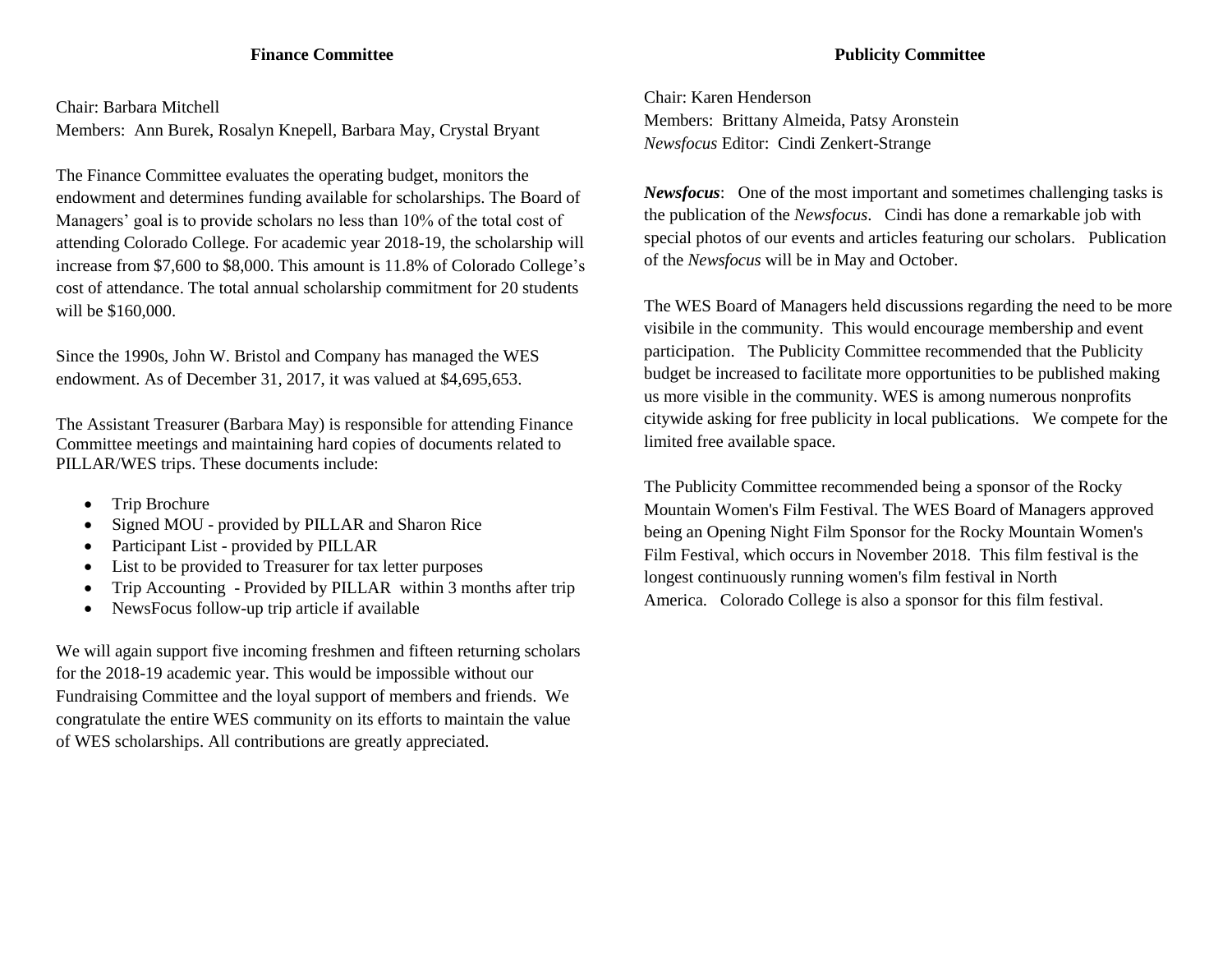# **Program Committee**

Chair: Eileen Martin Board Members: Brittany Almeida, Monique Michaud, Judy Casey

#### **Scholars' Tea - September 28, 2017**

The Scholars' Tea was held at the magnificent Stewart House. WES President Crystal Bryant made brief remarks about WES's work and introduced Colorado College President Jill Tiefenthaler, who spent time meeting the new scholars and greeting guests. The mentors each introduced their scholars, and the scholars provided some background about themselves and their study plans. It was a great kickoff of the academic year and a wonderful opportunity for the scholars to meet as a group and gather with WES members.

#### **Fall Luncheon and Program - November 28, 2017**

The Fall Luncheon and Program featured former WES board member and Colorado photographer Barbara Sparks, who displayed photos from her new book, 'For Purple Mountains: Colorado, A Journey of the Senses.' WES members, guests and scholars participated.

#### **Winter Luncheon and Program - February 27, 2018**

For the Winter Luncheon and Program, members, scholars and other guests were treated to a presentation by Linda Broker, Executive Director of the Rocky Mountain Women's Film Institute. Linda spoke about her organization and screened three short films. WES board members broached the topic of an ongoing partnership between the two organizations.

#### **Women of the West Luncheon - April 4, 2018**

This WES-Hulbert Center for Southwest Studies partnership event featured Maria Cotera discussing "Passport to the [Homeland:](https://www.coloradocollege.edu/newsevents/calendar/details.html?EventID=21644&Title=Women-In-the-West-Lecture-%E2%80%9CPassport-to-the-Homeland:-Maria-Varela%27s-Journey-from-Civil-Rights-to-Land-Rights%E2%80%9D&View=Day) Maria Varela's Journey from Civil Rights to Land [Rights"](https://www.coloradocollege.edu/newsevents/calendar/details.html?EventID=21644&Title=Women-In-the-West-Lecture-%E2%80%9CPassport-to-the-Homeland:-Maria-Varela%27s-Journey-from-Civil-Rights-to-Land-Rights%E2%80%9D&View=Day) which told the unlikely story of "Mary Varela," a Chicana from Chicago who went South with the Freedom riders, and then later, West, to Tierra Amarilla, New Mexico where she worked with Reies Lopez Tijerina and the land rights movement.

#### **WES Annual Meeting - April 26, 2018**

Once again the Annual Meeting will be held at the Taste Restaurant in the Colorado Springs Fine Arts Center at Colorado College. Senior Scholars will highlight their Colorado College experiences and future plans.

# **Fundraising Committee**

Chair-Faye McQueen Members: Ann Burek, Judy Casey, Eileen Martin, Karen Rubin, Cindi Zenkert-Strange Members-at-Large: Sharon Rice, Cathy Wilson-O'Donnell

#### **Van Briggle Festival – Chair, Ann Burek**

Co-chairs: Faye McQueen, Eileen Martin

The past year's attendance was a record breaker for the annual Van Briggle Pottery Festival. The opening event was a memorial tribute honoring Fred Willis, a forty-year Van Briggle potter, who proudly demonstrated his pottery throwing skills to the public as opportunities allowed.

A large number of participants attended the noon dedication ceremony of the Lorelei marble sculpture inspired by Artus Van Briggle's Lorelei vase. It was commissioned by the Horticultural Arts Society and sculpted by Larry Terrafranca. The dedication took place in the Horticultural Art Society's Heritage Garden with speeches by George Eckhardt, Kathy Honea, Matt Mayberry and others.

WES members and Fine Arts Center docents led tours of the Van Briggle Pottery throughout the day. WES Board members dedicated hours to organizing the event and working the day of the tour. Presentations by George Eckhardt, Dan Crossey, Larry Terrafranca, Kathy Honea, Gary Conover and Rob Wheatley provided visitors with information about the history and the art of the Pottery. An added attraction to each tour was a portrayal of Anne Van Briggle by three docents from the Colorado Springs Fine Arts Center at Colorado College.

Our community partners, old and new, in attendance, included the Horticultural Arts Society, Friends of Monument Valley Park, McAllister House, Historic Preservation Alliance, Manitou Springs Heritage Center and the Colorado Springs Pioneers Museum. We are very grateful for the support of the Bemis School of Art in co-sponsoring the festival and look forward to their continued support. Bemis Art School staff and volunteers and members of the Fred Willis family provided pottery demonstrations that were one of the highlights of the Festival.

#### **WES/Pillar Trips – Chairs, Sharon Rice and Cathy Wilson-O'Donnell**

Splendors of the Southwest Canyons (Sept.  $15 - 22$ , 2017). Starting and ending in Las Vegas, and viewing Zion, Bryce, Antelope Slot Canyons; taking a Lake Powell boat ride; learning about the Glen Canyon Dam; and finally experiencing the grandeur of the North Rim of the Grand Canyon was a memorable and special experience for the 35 participants. Gary Ladd, reknown geologist, astronomer, and photographer, added his expertise to this incredible journey.

The spring trip entitled Unique Utah is set to take place from April 29 – May 5, 2018. Twenty-two participants will travel to the top of Colorado National Monument, visit Arches National Monument and Canyonlands National Park, ride a jet boat on the Colorado River, take a jeep ride in Monument Valley, stay at historic Goulding's Lodge, visit the Anasazi Heritage Center, tour Hovenweep National Monument, and end with a day at Crow Canyon Archaeological Center, undertaking real archaeology experiences will be another memorable chapter in their lives. WES and PILLAR will receive \$2700 in donations from this trip.